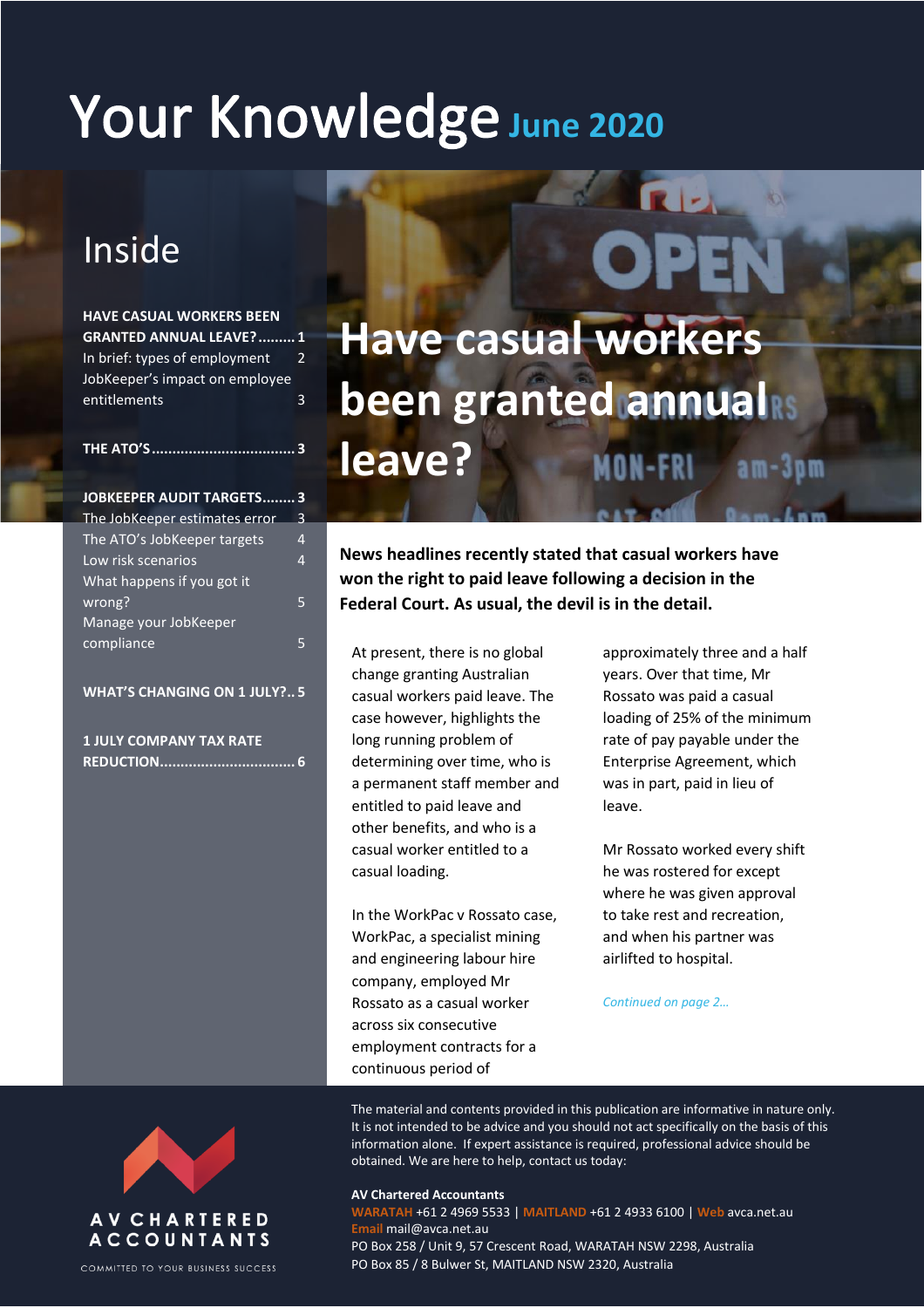#### *Continued from page 1…*

In its decision, the Federal Court found that Mr Rossato was a permanent full-time employee across each of his contracts and entitled to his accrued leave entitlements and payment for the public holidays where he was rostered off work. WorkPac was unable to reduce the liability owing to Mr Rossato by the casual loading paid to him over the course of his contracts, with the court noting, "There is a superficial attraction to the notion that something given in substitution of an entitlement has an equivalent value to the entitlement itself and is therefore of the same character."

Each of the contracts signed by Mr Rossato contained a declaration headed "Casual or Maximum Term Employee." However, the court reiterated the observation that, "agreements by which people are engaged to work are typically partly written, partly oral and "partly left to evolve by conduct" as time goes on." That is, what the employee signs up to does not necessarily define what the employment relationship becomes.

The WorkPac v Rossato case does not generally award casual employees paid leave entitlements but it does highlight the problem that can occur over time where

### **In brief: types of employment**

- **Permanent employees** full-time or part-time. Benefits include paid leave, notification on termination, redundancy where applicable, and on 12 months continuous service, parental leave, right to request flexibility, and access to unfair dismissal.
- **Casuals -** has no guaranteed hours of work or commitment of work in advance, does not have to accept work on offer, usually works irregular hours, doesn't get paid sick or annual leave, can end employment without notice (unless notice is required by a registered agreement, award or employment contract). Is entitled to a casual loading, and unpaid carer's and family and domestic violence leave.
- **Long-term casuals** a casual employee employed by the business on a regular and systematic basis. There is a commitment to ongoing work (the employer has not made it clear that they should not have an expectation of ongoing work). Long-term casuals have the same entitlements as casual workers except they are also entitled to take parental leave, request flexible working arrangements, and access to unfair dismissal.
- **Shiftworkers** an employee who works shifts and gets an extra payment for working shift hours. Generally, Awards or agreements have a specific definition of what a shiftworker is and the conditions that apply. Refer to the relevant Award for the definition of full time, part time or casual employees.
- **Fixed term contract** same entitlements as permanent employees but the employment relationship is for a fixed period. Where the contract is continually renewed, disputes may arise as to whether the employee is a permanent employee.
- **Independent contractor** Generally, contracted to the business to produce a specific result for the business (as opposed to hours worked). Operates autonomously to the business, is generally financially selfreliant, and chases profit (that is a return on risk) rather than simply a payment for the time, skill and effort provided.

*Refer to th[e Fair Work Ombudsman for clarification](https://www.fairwork.gov.au/employee-entitlements/types-of-employees) of your specific scenario.*

the nature of the employment arrangement changes from casual to a more permanent arrangement.

Recognition of this pathway from casual to permanent employment is now a part of many Modern Awards. The Fair Work Commission's updates to Modern Awards rolled out across this year include a *Right to request casual conversion* clause that enables a long-term casual worker to request permanent employment. The employer can refuse that request but only on "…reasonable grounds and after there has been consultation with the employee."

The pathway also has political impetus with the Prime Minister's recent 'JobMaker' speech at the National Press Club nominating the issue as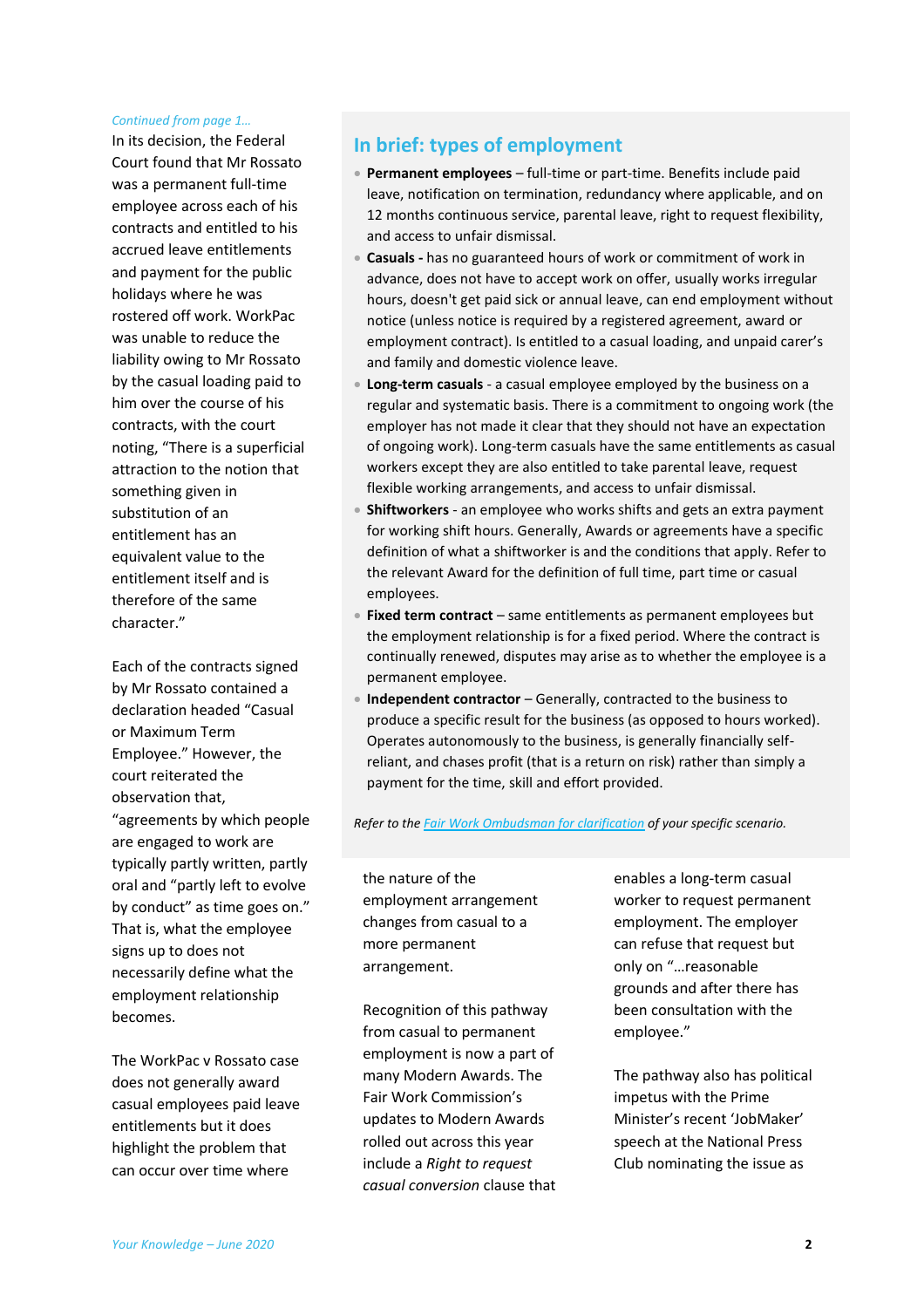one of the five working groups for negotiation.

## **JobKeeper's impact on employee entitlements**

To be eligible for JobKeeper payments as a casual employee, the individual had to be a long-term casual at 1

March 2020. Casual employees do not qualify unless they meet this condition. For some employers, JobKeeper has ensured that there is now a clear definition of some employees as a long-term casual where JobKeeper payments have been paid.

Long term casuals have additional entitlements to casual employees providing for parental leave (and a guarantee of their job or an equivalent on their return from leave), and the right to request flexible arrangements.

# **The ATO's JobKeeper audit targets**

**The JobKeeper subsidy has progressed beyond the rush for eligibility and entered its second phase: compliance. Late last month, the Australian Taxation Office (ATO) released guidance highlighting where the regulator will focus its compliance resources.**

**"…while it is all very well to talk of 'turning points', one can surely only recognise such moments in retrospect."** 

Kazuo Ishiguro, *The Remains of the Day*

## **The JobKeeper estimates error**

Hindsight is a dangerous lens as Treasury discovered last

month announcing that the number of employees expected to be covered by the JobKeeper scheme was overstated in the original announcement by approximately 3 million. The overstatement reflects "the level and impact of health restrictions not having been as severe as expected and their imposition not having been maintained for as long as expected at the time," the Treasury statement says.

At the time of the Treasury estimates, not long after the country went into lockdown, we simply did not know what to expect. The first stimulus measures had been announced and long queues formed in front of Centrelink offices. Supermarket shelves were being stripped of essentials. Alarming daily global updates showed the virus spreading unimpeded in many parts of the world. China demonstrated the need for fast, severe and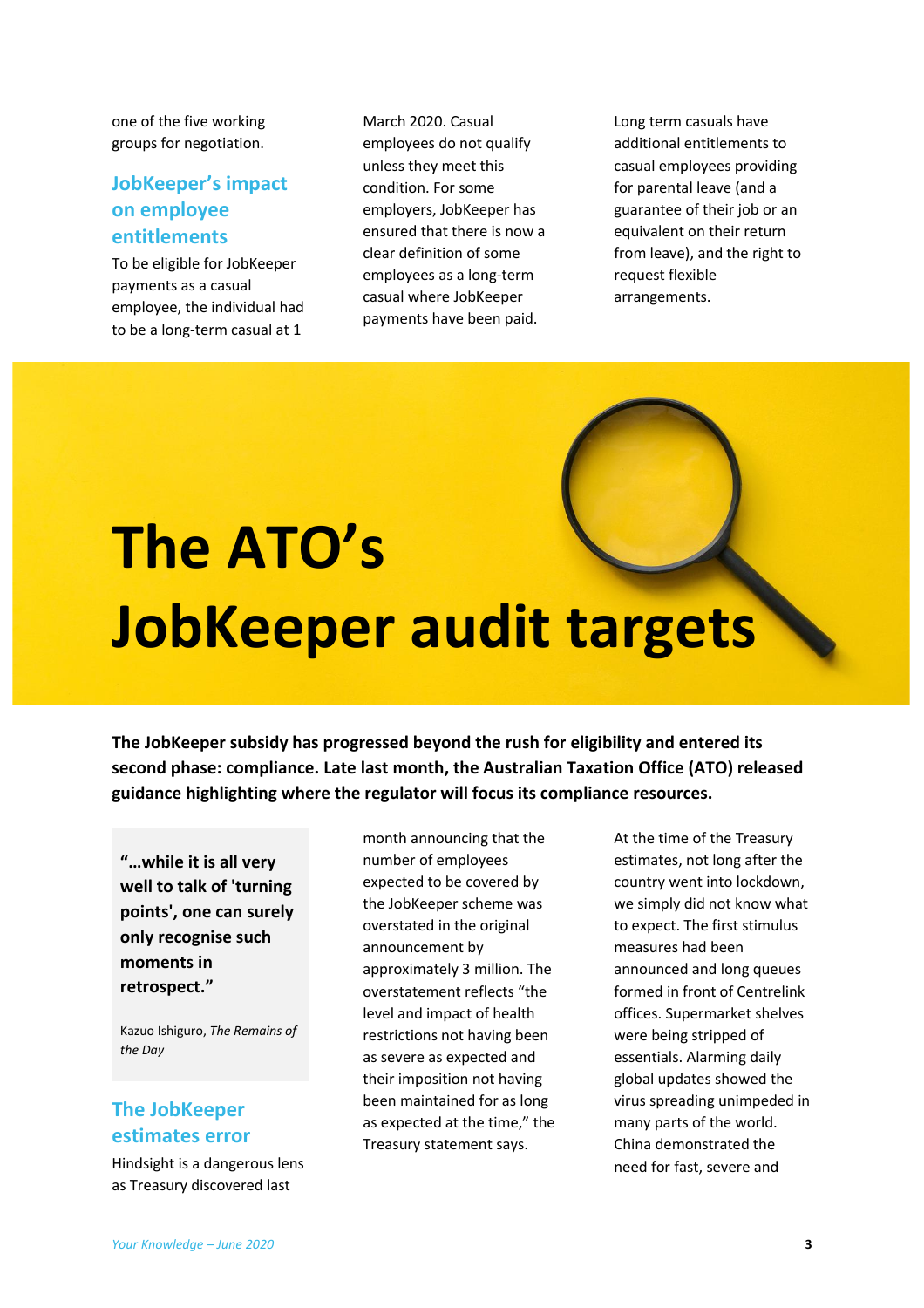extended lockdowns to remove the possibility of community transmission. For Australia, there was no appetite to wait and see what might happen as other countries with devastating death rates did. We acted swiftly and we have reaped the benefits of that action with a low death rate, albeit at an economic cost. For many businesses, estimating the potential impact of the pandemic, the expectations were the same - fast, severe and extended. Now, with the JobKeeper scheme entering a compliance phase, we need to go back and point to the facts that supported the estimates declared to the ATO.

## **The ATO's JobKeeper targets**

The ATO is looking carefully at businesses that appear to have made adjustments to their circumstances to meet the JobKeeper eligibility requirements where, if those adjustments had not been made, the entity would have been ineligible or had lower JobKeeper payments. Or, where adjustments have been made to enable another entity or subcontractor to meet the decline in turnover test.

Industries or businesses that have not experienced adverse trading conditions and those that appear to have increased staff numbers are likely to be looked at closely. In its guidance, the

ATO sets out a series of examples that are likely to attract their attention:

#### **Increase in staff**

Where the number of staff the business reports have increased beyond levels that were previously required to run the business prior to 1 March 2020.

#### **Deferring supplies**

In industries unlikely to be adversely impacted by the pandemic, the business agrees with its customers to defer making supplies, resulting in the company's projected GST turnover declining to the level required to meet the turnover test.

#### **Bringing forward supplies**

In industries unlikely to be adversely impacted by the pandemic, the business brought forward supplies to be able to meet the decline in turnover test in a following month or quarter.

#### **Restructures**

The example given by the ATO is a company that leases assets to third parties. The leasing business is generally unaffected by the pandemic. However, the business restructures and transfers the assets of the business to a new company. It then withholds the payment of dividends from the new company to the business resulting in a decline in the turnover of the business.

#### **Management fee manipulation**

Where inter-entity management fees are charged, the timing of the fee is changed to meet the decline in turnover test.

#### **Reduction in payments to subcontractors**

Where a business has reduced or deferred payments to subcontractors to enable them to meet the decline in turnover test. The ATO has stated that they will review the business and the subcontractors.

#### **JobKeeper used to reduce cost of supplies to customers**

In this scenario, the business and its customers agree to reduce, waive or defer payments to enable the business to meet the decline in turnover test. JobKeeper is then used to fund the reduction in payments. In effect, JobKeeper is paying for the payment reduction.

### **Low risk scenarios**

If your industry or business has been adversely impacted by the pandemic, regardless of your structure or arrangements, it is unlikely the ATO will review your situation unless there has been an obvious attempt to increase JobKeeper payments.

To add certainty, the ATO notes that where a service entity that employs staff for a related entity has reduced management fees, either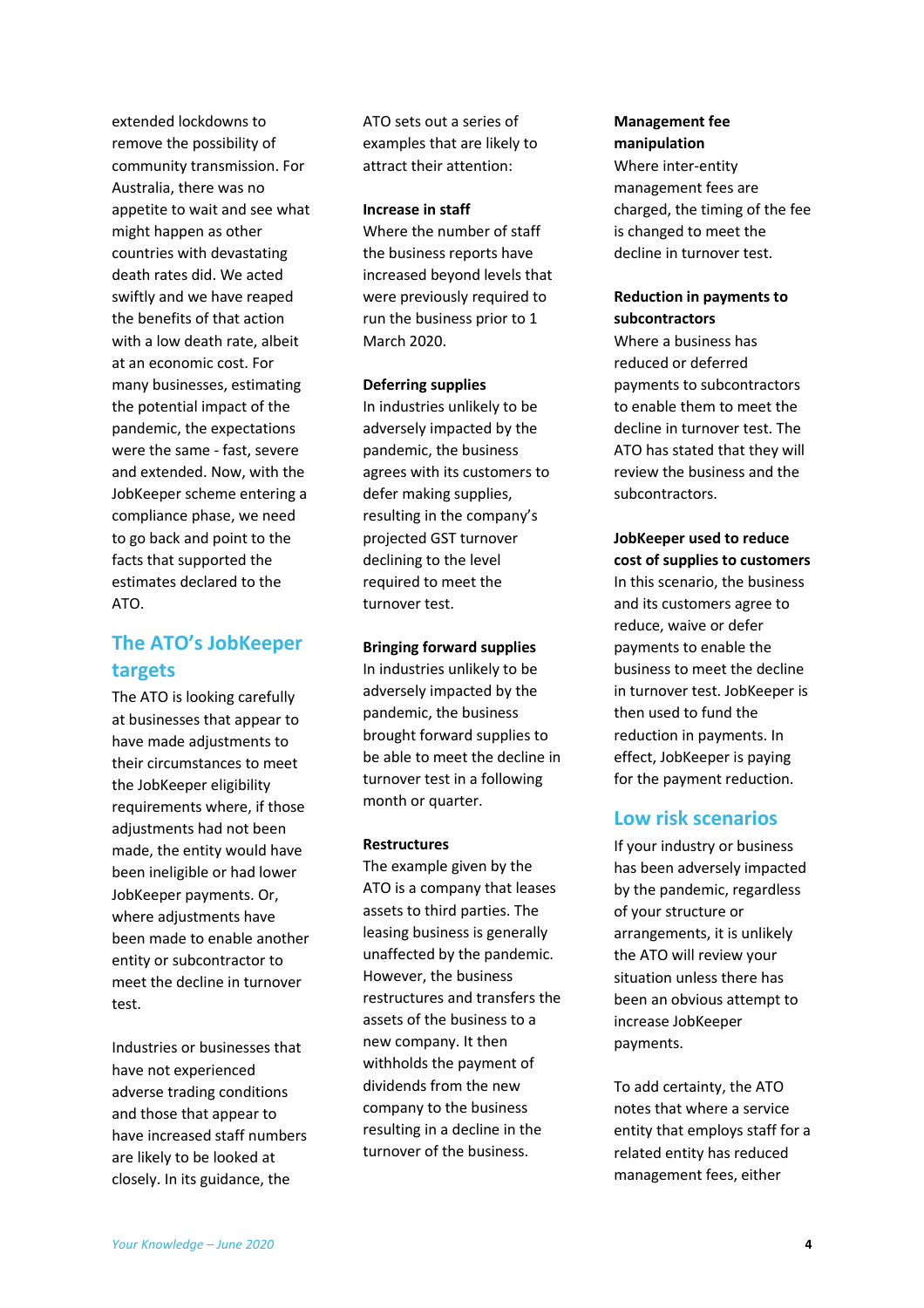because the service agreement has been changed to reduce the fee by an amount that is proportional to the reduction in the trading entity's external turnover, staff have been stood down, or where the related entities cannot afford to pay the fee, and the industry is adversely impacted by the pandemic, the ATO will not generally seek to apply compliance resources.

## **What happens if you got it wrong?**

If your structure or the way you have accessed JobKeeper is on the ATO target list, this does not mean that there is a problem.

Eligibility to JobKeeper is generally based on an estimate of the negative impact of the pandemic on an individual business's turnover. Some will experience a greater decline than estimated while others will fall short of the required 30%, 50% or 15%. There is no clawback if you got it wrong as long as you can prove the basis for your eligibility going into the scheme.

For those that, in hindsight, did not meet the decline in turnover test, you need to ensure you have your paperwork ready to prove your position if the ATO requests it. You will need to show how you calculated the decline in turnover test and how you came to your

assessment of your expected decline, for example, a trend of cancelled orders or trade conditions at that time.

# **Manage your JobKeeper compliance**

Monthly declarations of your current and projected GST turnover are due within fourteen days of the end of each relevant month.

It's important to ensure that you have paid eligible JobKeeper staff at least \$1,500 during each JobKeeper fortnight. If you pay employees less frequently than fortnightly, the payment can be allocated between fortnights in a reasonable manner. For example, if you pay your employees on a monthly pay cycle, your employees must have received the monthly equivalent of \$1,500 per fortnight.

For the first two JobKeeper fortnights (30 March-12 April, 13 April-26 April), employers had an extension until 8 May to make the JobKeeper payments to eligible employees. For the remaining JobKeeper fortnights, employees will need to receive at least \$1,500 by the end of each JobKeeper fortnight or the monthly equivalent of \$1,500 per fortnight. Depending on your pay cycle, this may require some adjustments each month.

# **What's changing on 1 July?**

- Company tax rate reduces to 26% for base rate entities
- **\$150k instant asset write**off scheduled to reduce back to \$1,000 for small business entities and will no longer be available for entities with aggregated annual turnover of \$10m or more, although accelerated depreciation rules apply to certain entities until 30 June 2021
- Cents per km rate for workrelated car expenses increase to 72 cents
- Expected reforms to allow 66 and 67 years olds to make voluntary superannuation contributions without satisfying the work test. This reform is not yet law.
- Age limit for making superannuation contributions to your spouse increases from 69- 74. This reform is not yet law.
- For those 67 and under, reforms will enable you to use the 'bring forward rule' to make up to three years of non-concessional contributions. That is, you can make non-concessional contributions of up to \$300,000 from the 2020-21 financial year.